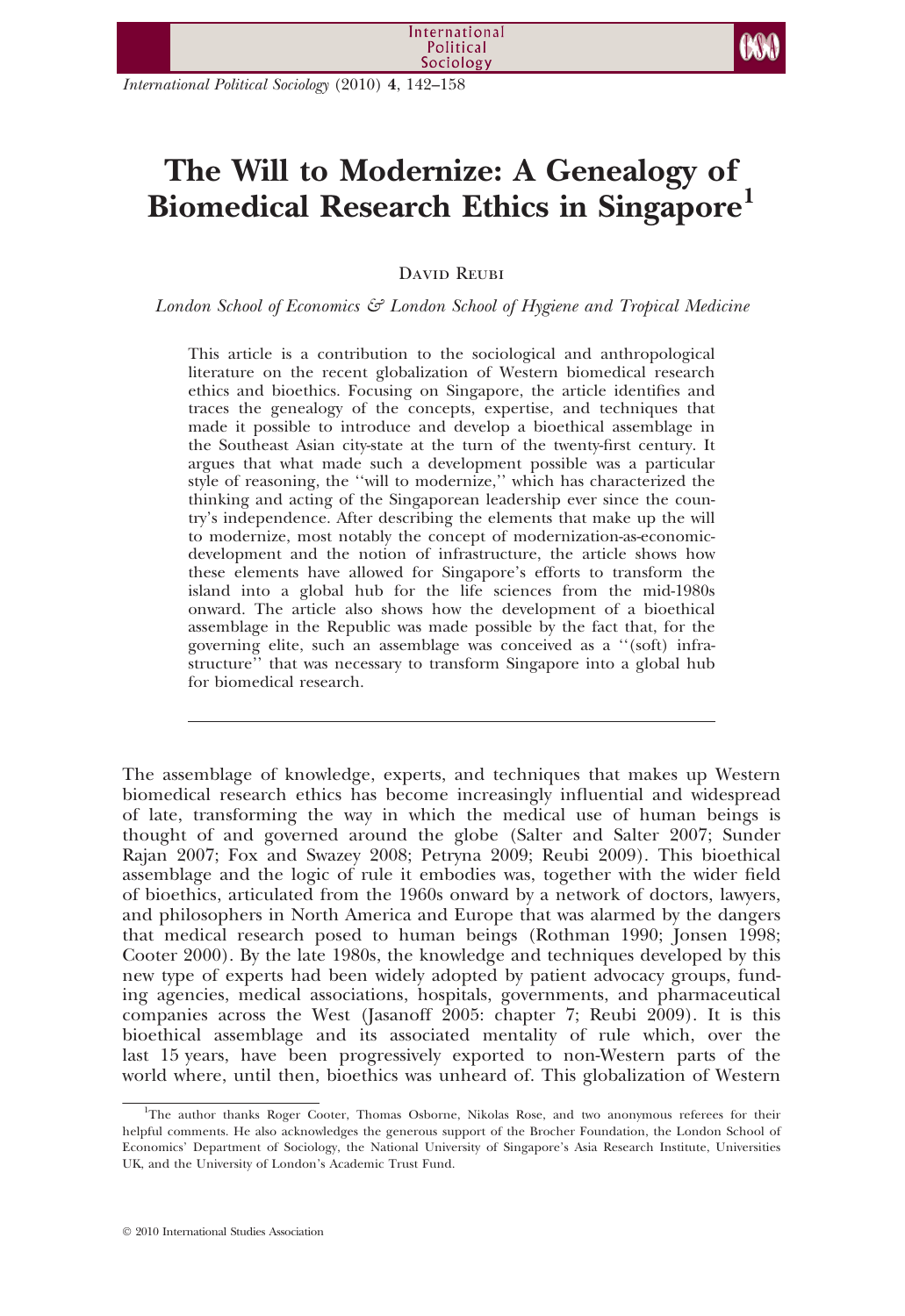## DAVID REUBI 143

medical research ethics, which is now occurring in an ever-increasing number of countries especially in Asia, comes in a variety of complementary forms. These include: the setting up of bioethics commissions by national governments; the drafting of international ethical norms by organizations like the International Conference on Harmonization and UNESCO; the establishment of professional bodies like the Asian Bioethics Association; the adoption of ethical guidelines in laboratories and hospitals; capacity-building programs in bioethics run by the WHO; the development of courses in bioethics at universities; and the use of strict ethical procedures by multinational pharmaceutical companies and contract research organizations when conducting research in developing countries.

This article examines this recent dissemination of the Western bioethical apparatus and the logic of rule it embodies in relation to the medical use of human beings. More specifically, it identifies and traces the articulation of the intellectual concepts, institutional forms, types of expertise, and techniques of government that made it possible to introduce Western research ethics in the Southeast Asian Republic of Singapore at the turn of the twenty-first century. As with other Asian countries, the knowledge and practices that make up medical research ethics and, more generally, bioethics were unknown in Singapore until the Government decided, in the late 1990s, to import a bioethical assemblage modeled on the ones in place in the United Kingdom and, to a lesser extent, the United States. Taking a genealogical approach (Rabinow 1989; Foucault 2004; Miller and Rose 2008), this article argues that the import of Western biomedical research ethics in Singapore has been made possible by what I term the ''will to modernize'': a ''style of reasoning'' (Hacking 1992) that has characterized the way the Singaporean leadership thinks and acts ever since the country's political independence in 1959.<sup>2</sup> Interestingly, these conditions of possibility are in stark contrast to the critical attitude toward modern medicine and modernity more generally that, together with networks of doctors, lawyers, and philosophers, allowed for the articulation of biomedical research ethics in the West from the 1960s onward (Stevens 2000; Reubi 2009: chapter 4).

To demonstrate the argument outlined above, the article first describes the key theories, institutional forms, and techniques that make up this will to modernize, concentrating in particular on the notion that modernization is achieved through economic development and the concept of ''infrastructure.'' The article then shows how these elements that compose the will to modernize have allowed for Singapore's efforts to transform the island into a ''world-class hub for the life sciences'' from the mid-1980s onward. Finally, the article shows how the development of a bioethical assemblage in Singapore was made possible by the fact that, for the Singaporean elite, such an assemblage was conceived as a ''soft infrastructure'' which was necessary to modernize and transform the Republic into a world-class hub for the life sciences. Before presenting this three-tiered argument, the article outlines the development of biomedical research ethics in Singapore at the turn of the twenty-first century.

The article makes an original contribution to the sociological and anthropological literature on the globalization of Western research ethics and, more generally, bioethics. Most of this literature has sought to demonstrate the ''failures''

<sup>2</sup> By the terms, ''Singaporean leadership'' and ''Singapore's governing elite,'' I refer to a remarkably stable network of politicians, civil servants, managers, entrepreneurs, academics, and journalists that took control of Singapore after independence in 1959. Organized around the People's Action Party, the government and its administration, various specialized agencies, national companies and investment funds, a carefully controlled media, and a multitude of parapolitical organizations, this network has micro-managed Singapore up to this day in an authoritarian yet efficient and successful manner (Perry, Kong, and Yeoh 1997; George 2000; Rodan 2006). This network's power in governing Singapore and the lack of influence of other bodies (professional associations; civil society organizations; etc.) warrants this article's exclusive focus on this leadership when examining the conditions of possibility of bioethics in Singapore.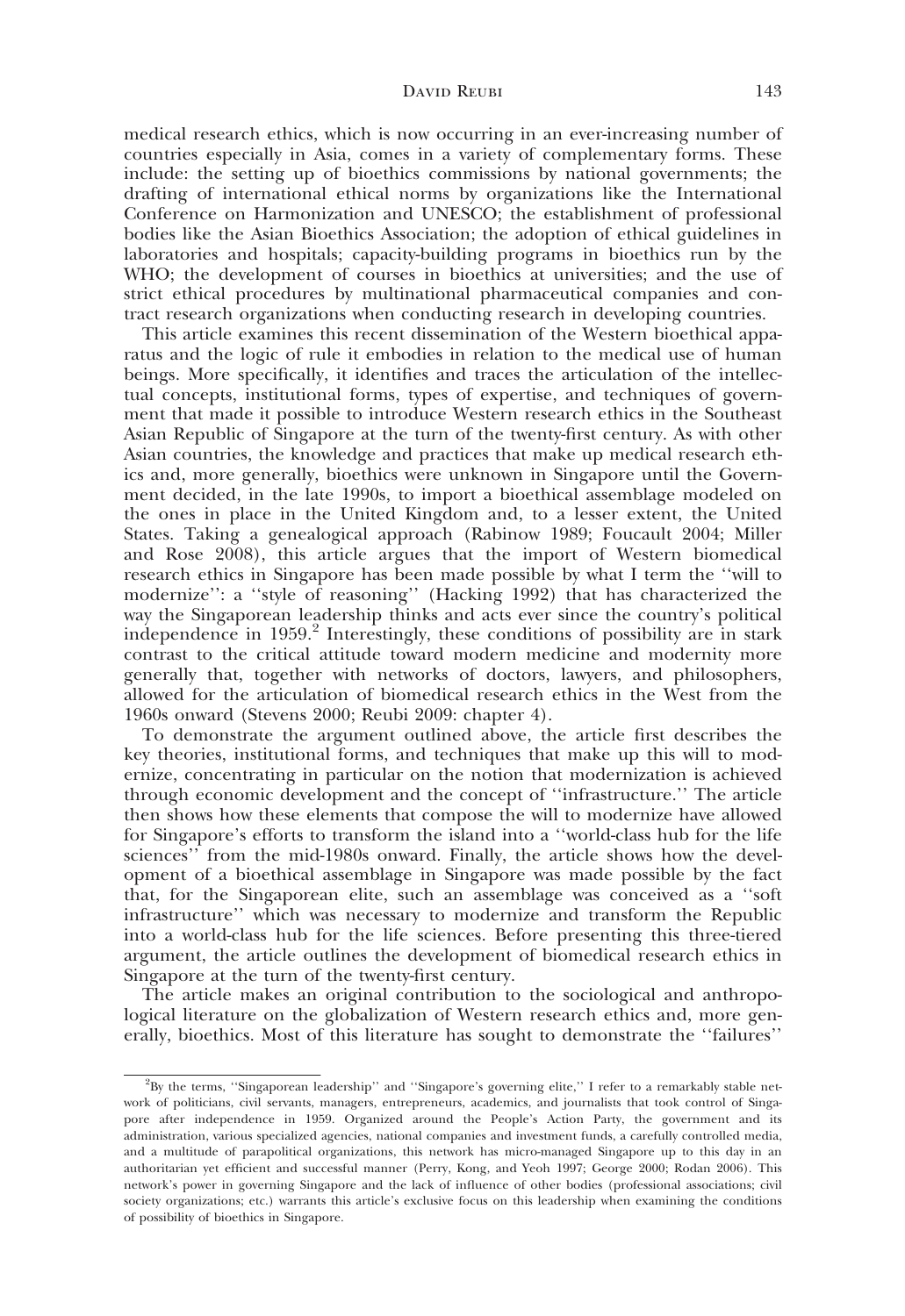and ''shortcomings'' of the bioethical apparatus that has recently been disseminated around the world. Analyzing this dissemination process in relation to the concomitant creation of a global biomedical economy, some authors (Sunder Rajan 2007; Petryna 2009) have argued that the introduction of bioethics in countries like India and Mexico does not protect the populations living there. Instead, they argue, the introduction of bioethics gives an appearance of morality that allows transnational pharmaceutical companies, in alliance with these countries' governments, ''to exploit'' these populations as research material for monetary gains. Other authors (Holden and Demeritt 2008) have examined the globalization of research ethics in relation to the notion of ''democracy.'' For them, the adoption by countries like Singapore of bioethical assemblages characterized by ''bureaucratic procedures'' and ''paperwork'' has only served to buttress the authoritarian regimes already in place. A third and last group of authors (Geissler 2005; Molyneux et al. 2005) have argued that Western bioethics is ''ethnocentric'' and thus unable to understand and protect populations in places like rural Kenya which have very ''different cultures'' to that of the West. In contrast to all these authors, the present article does not analyze the globalization of bioethics with a view to highlight the ''failures'' or ''shortcomings'' of the bioethical assemblage outside the West. Instead, this article asks what are the conceptual, material, and political conditions that made it possible to develop biomedical research ethics in the non-Western world. More specifically, it identifies and traces the genealogy of the intellectual concepts, institutional forms, types of expertise, and mechanisms that made it possible to introduce a Western bioethical assemblage in the Southeast Asian Republic of Singapore from the late 1990s onward.

## The Introduction of Biomedical Research Ethics in Singapore

As already alluded to, biomedical research ethics is best understood as an ''assemblage of knowledge, expertise, and techniques'' (Rabinow and Rose 2003; Collier and Ong 2005) that embodies a particular logic to problematize and govern the use of human beings in medical research. This bioethical assemblage and associated logic of rule, which was articulated in both the United States and United Kingdom from the 1960s onward together with the wider field of bioethics, is characterized by three elements in particular (Reubi 2009; cf. also: Jasanoff 2005: chapter 7; Armstrong 2007; Salter and Salter 2007). The first element is the belief that the use of human beings in medical research is fraught with potential dangers for these human beings. These dangers, it is further believed, are ''ethical problems'' that need to be solved through a reorganization of the way biomedical research is conducted so that humans are protected and respected. The second element is ''the bioethical committee,'' an organizational form characterized by both its mandate and membership. Its mandate is to identify, analyze, and recommend solutions to the ethical issues that arise from the medical use of human beings. Its membership is composed of ''experts in bioethics''—medical scientists, philosophers, lawyers, and social scientists specializing in the ethical, social, and legal aspects of the biomedical sciences. The third element is the ''ethical framework''—a combination of ethical guidelines and technologies generally put forward as the solution to the ethical problems generated by the use of human beings in medical research. The ethical guidelines include: rules relative to the research's risks and scientific value; rules relative to the researchers' medical qualifications; rules relative to the obligation for researchers to obtain the subjects' informed consent prior to any experiment involving them or parts of their bodies; and rules relative to the storage and disposal of human body parts used in research. The ethical technologies include different devices, procedures, and monitoring mechanisms that seek to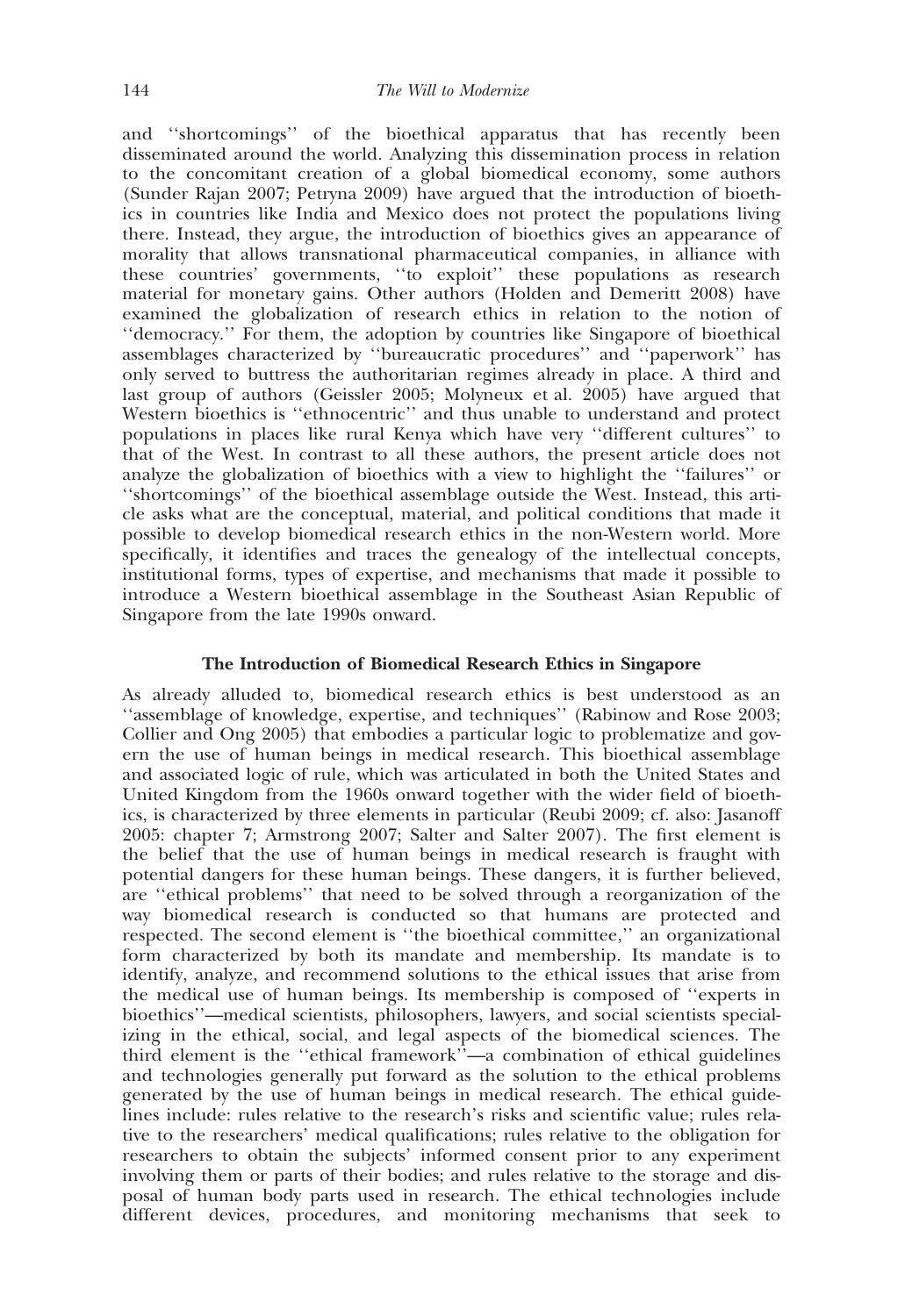operationalize the rules mentioned above such as instruction manuals, patient information sheets, consent forms, and research ethics committees.

Before the late 1990s, the beliefs, language, institutional forms, expertise, rules, procedures, and other techniques of government that characterize the modern bioethical assemblage were conspicuous by their absence in Singapore (Gwee 1981; Holden and Demeritt 2008). Of course, the Southeast Asian Republic had long had what scholars term ''traditional'' medical ethics. But, articulated around codes of conduct relating to physicians' professional activity and professional medical associations, ''traditional'' medical ethics is informed by a very different logic than bioethics or ''modern'' medical ethics—the defense and consolidation of the power of the medical profession (Armstrong 2007; Reubi 2009: chapter 4). Bioethics and, more particularly, biomedical research ethics were only introduced in Singapore from the late 1990s onward. Two episodes were especially important for the introduction and development of research ethics in Singapore. The first was the work of the National Medical Ethics Committee (NMEC) between 1996 and 1998. Although initially created to reassert the importance of ''traditional'' medical ethics and regulate euthanasia in 1994 (Yeo 1994), the NMEC later published guidelines ''to ensure that the rights and welfare of [human] research subjects are protected' against the dangers of medical research'' (Ministry of Health 1998:8). These guidelines, in particular the Ethical Guidelines on Research Involving Human Subjects, constituted Singapore's first regulatory system to protect human research subjects. Modeled on ethical frameworks existing in the West, this system introduced new expressions, practices, and institutions borrowed from Western bioethics such as ''human being,'' the ''principle of autonomy,'' ''research ethics committees,'' and ''informed consent procedures'' (Ministry of Health 1998:Annex IV⁄D; Ministry of Health 1999).

The second important episode in the introduction and development of Western research ethics in Singapore was the creation of the Bioethics Advisory Committee (BAC) in 2000. Staffed with philosophers, lawyers, and doctors mandated ''to examine the potential ethical, legal, and social issues arising from research in the biomedical sciences'' in Singapore, the BAC is the city-state's first institution solely dedicated to biomedical research ethics (BAC 2002b:1). It has, since its creation in 2000, published five reports on topics like the medical use of human stem cells and personal information in genetic research. These reports contain a series of guidelines and techniques that seek to ''protect human life and the rights and welfare of the individual'' against the dangers posed by medical research (BAC 2002a:i). Borrowed from Western bioethical assemblages, the guidelines and techniques contained in these reports have consolidated the ethics framework set up by the NMEC, systematizing it and expanding it to new areas of medical research.

The NMEC and the BAC did not only introduce the belief that human beings should be protected against the dangers of medical science, Western-modeled ethical frameworks, and the bioethical committee in Singapore. They also contributed to create a pool of local experts in bioethics by offering the opportunity for philosophers, lawyers, and doctors to research and decide on ethical issues related to medical research. Furthermore, they gave research ethics and bioethics more generally a wider recognition in Singapore through a series of initiatives like the introduction of courses in medical ethics at the National University of Singapore (NUS) and the organization of public consultations on ethical issues. These initiatives have been followed by a flurry of bioethical projects developed by others actors in Singapore, including: the opening of the NUS Centre for Biomedical Ethics; the publication of articles on bioethics written by Singaporean academics (for example, Oriola 2002; Tay and Tien 2005); the adoption of ethical guidelines and research ethics committees by hospitals and universities;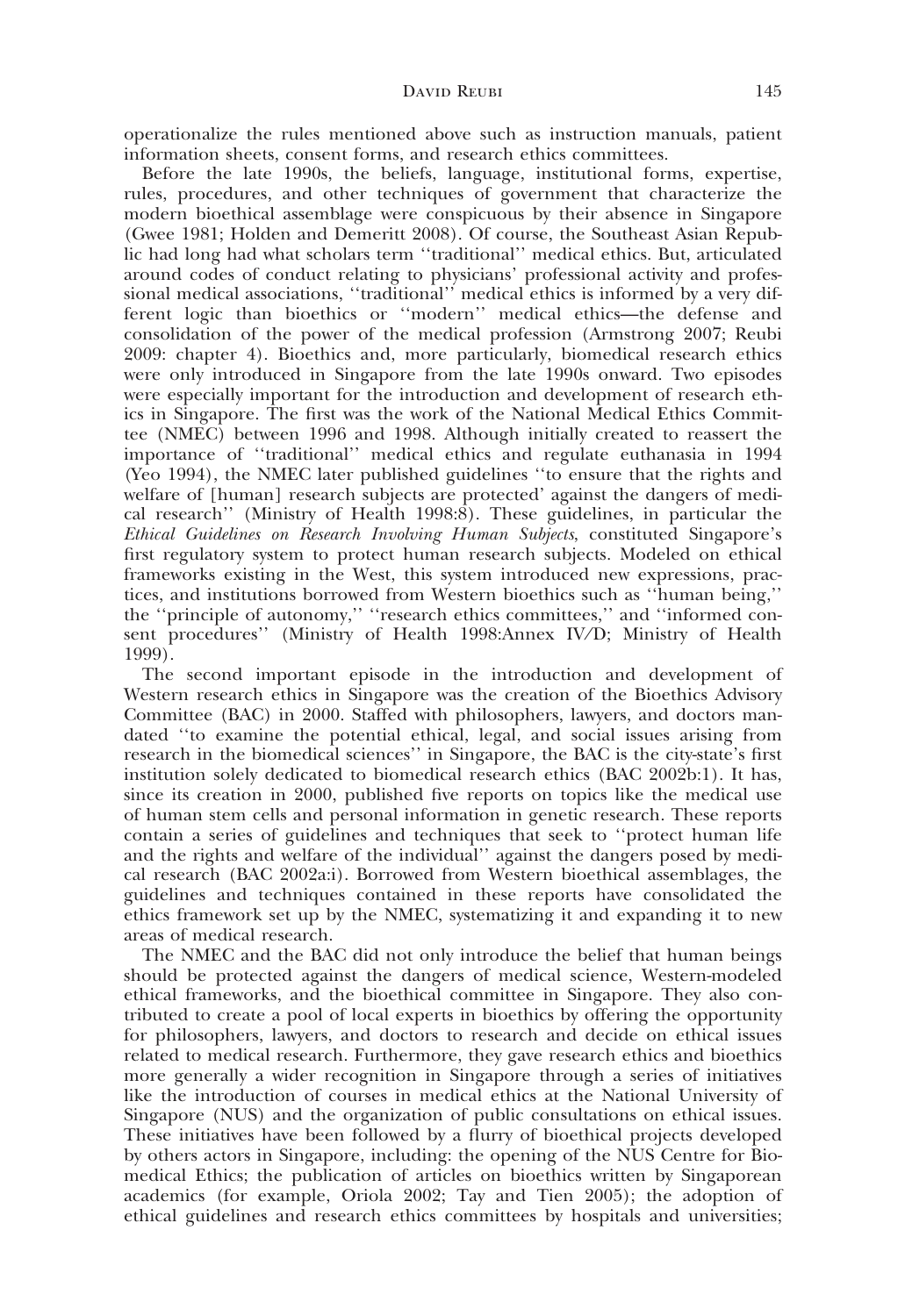and an ever increasing number of articles on bioethics in The Straits Times, Singapore's main daily newspaper and the government's official outlet.<sup>3</sup>

# The ''Will to Modernize''

This article argues that the development of a Western bioethical assemblage in Singapore has been the result of a particular style of reasoning that has characterized the thinking and acting of the Singaporean leadership from the country's independence to this day and that I term ''the will to modernize.'' The present section gives an outline of this will to modernize when it was first put together by Lee Kuan Yew and his People's Action Party (PAP) in the 15 years that followed Singapore's separation from the British Empire in 1959. This was a difficult period by any account with widespread poverty, a stagnating economy, high unemployment rates, serious political unrest, racial riots, and tensions between the region's countries. It was faced with these difficult conditions that Prime Minister Lee and his allies, who had came to power with PAP's win in the 1959 national elections, articulated the different elements of the will to modernize in reports, plans, and conferences. The present section also shows how the will to modernize has continued to inform the thinking and acting of the Singaporean leadership up to this day even though some of its features had to be adapted to the changing economic and geopolitical realities of the last 35 years.

The will to modernize is articulated around five elements in particular. The first one is a conception of modernization as economic development and growth. For the Singaporean leadership of the 1960s and early 1970s, modernity was associated with material well-being achieved through economic development and growth (Margolin 1989: chapters 1, 3, and 5; Chua 1995: chapter 3; Perry et al. 1997: chapter 5). As Singapore's first Minister of Finance Keng Swee Goh (1977:191) argued, ''the modernization process'' is about ''creating increased material well-being for our citizens''; it is about creating ''more jobs, bigger incomes, better career prospects, better homes: in short a better life, materially.'' This material well-being was to be achieved, for the most part, through economic development and growth. As Goh further explained:

Economic development… is how to make man better off materially, how he can have more and better food to eat, better homes to live in, better education for his children, better means of transportation, more leisure, in fact, how man can achieve a fuller life. (Goh 2004 [1972]:45)

Until the mid-1970s, economic development and growth was, according to the Singaporean leaders and the international experts who counseled them, synonymous with industrialization (Margolin 1989: chapter 1; Perry et al. 1997: chapter 3). Industrialization, for the Singaporean elite, was understood as the creation of manufacturing industries using a cheap labor force with very low skills. Furthermore, Singapore also adopted an export-oriented model of industrialization. According to this model, the aim for the country's leaders was not to create national industries producing for the local market but to attract large foreign multinational companies to relocate their factories on the island and manufacture products for export worldwide. As Lee Kwan Yew explained:

We had to link up with the developed world—America, Europe, and Japan—and attract their manufacturers to produce in Singapore and export their products to the developed countries. (Lee 2006:75–76)

<sup>&</sup>lt;sup>3</sup>A simple keyword search using the electronic database Factiva shows that The Straits Times published fewer than 5 articles containing the words ''medical ethics'' or ''bioethics'' before 1994, while it published more than 160 in the period between 2000 and 2007.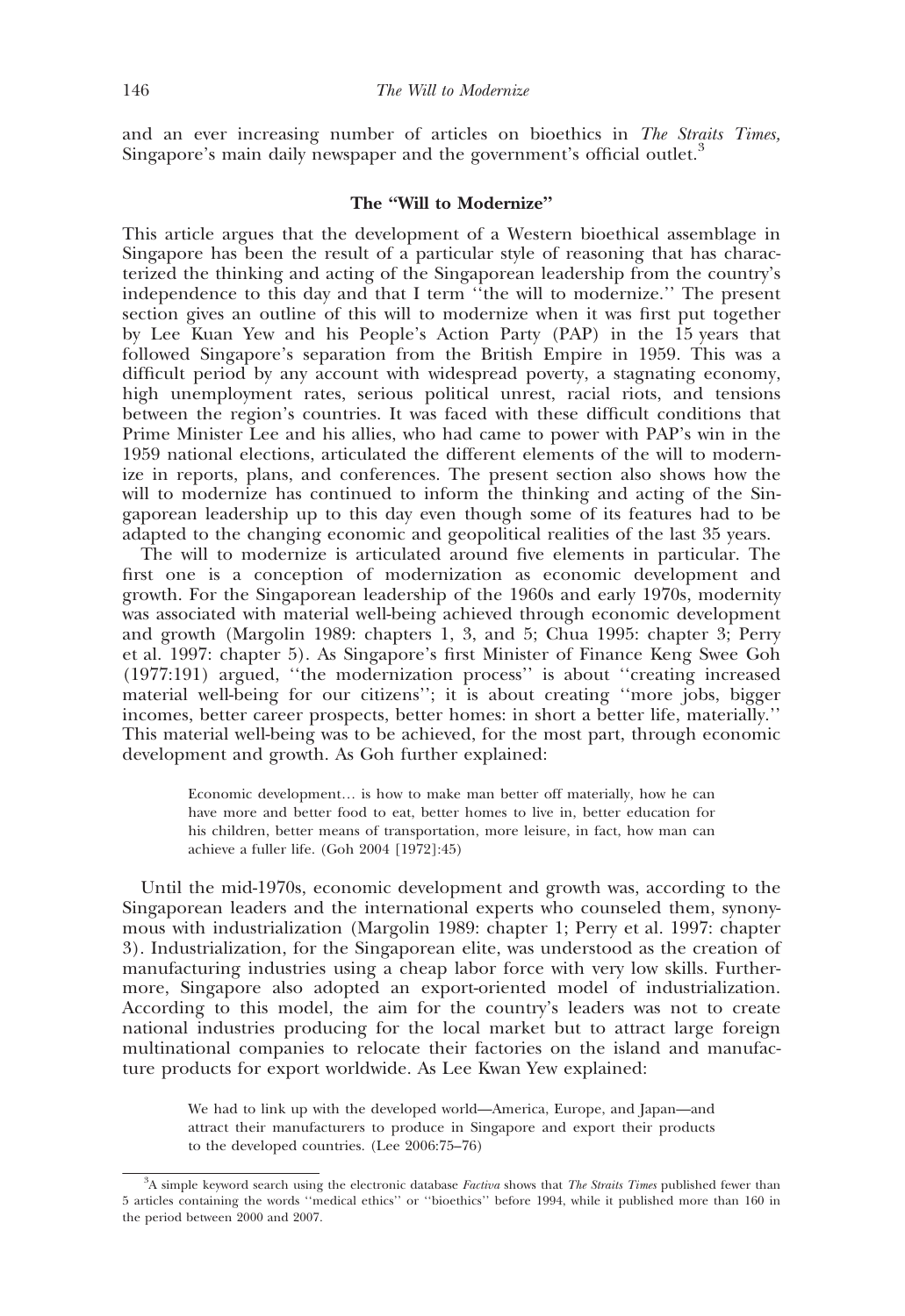## DAVID REUBI 147

The second element which is characteristic of the will to modernize is a belief that it is for the government to plan and direct economic development and growth. For the Singapore leadership, government had a key role to play in the modernization and industrialization process: that of ''the planner and mobilizer of the economic effort'' (Goh 1977:191; cf. also: Margolin 1989: chapter 4; Huff 1995; Perry et al. 1997: chapters 3 and 5). This did not mean government organizing and running the entire production system on its own, but meant government firmly guiding and supporting the economy. Given Singapore's export-oriented industrialization model, firmly guiding and supporting the economy was conceived as determining areas of economic growth and attracting the relevant multinational companies to settle in Singapore by offering them the best possible conditions to do business.

In order to fulfill its role as planner and mobilizer of the economic effort, the Singaporean government deployed two techniques in particular. The first technique was the creation of a special agency to spearhead Singapore's economic development and industrialization: the Economic Development Board (EDB). Created in 1961, the EDB had two principal tasks: (i) monitoring the world market so as to identify the industries which are desirable to Singapore's long-term development; and (ii) finding interested foreign multinational companies active in the relevant industries and luring them to Singapore (Margolin 1989:67–71; Perry et al. 1997: chapter 5). The second technique was the economic development plan which was introduced to ensure that the government's efforts to industrialize were systematic, smooth, and efficient (Margolin 1989:64–66; Huff 1995). Singapore's first such plan was the Ministry of Finance's Development Plan 1961–1964. This plan, as the ones that followed, outlined a series of strategies to lure foreign multinational companies to relocate part of their production in Singapore so as to industrialize and develop the Republic. These strategies included, in particular: (i) the supply of financial and technical assistance for these companies; (ii) strategies to develop the population and transform it into a qualified and disciplined citizenry employable by multinational companies; and (iii) the building of an outstanding industrial infrastructure for companies (Ministry of Finance 1961).

The third element around which the will to modernize is articulated is strategies to develop the population of Singapore and transform it into a qualified and disciplined citizenry that could be employed by multinational companies that relocate their production on the island (Margolin 1989: chapter 4; Chua 1995: chapter 3). For the Republic's elite, the population of Singapore was conceived as a ''human capital'' that played a key role in the country's modernization and industrialization. Indeed, a qualified and disciplined citizenry was an asset with which to attract foreign multinational companies looking for a cheap and reliable workforce. In that respect, the population was a resource that had to be protected, developed, and improved through a series of measures outlined in economic development plans. The measures found in the Development Plan 1961–1964, for example, included: the creation of health-care facilities to have a healthy and productive population; the expansion of the educational system to instill the population with the relevant skills and appropriate attitude for work; the construction of social housing and social amenities to manage and organize the population; the creation of an official trade union to manage the workforce; the development of parapolitical structures and nation-building programs to inculcate a spirit of common loyalty and control the citizenry (Ministry of Finance 1961: chapters 9–10; cf. also: Margolin 1989: chapter 4; Chua 1995: chapters 3 and 5; Perry et al. 1997: chapter 3).

The fourth element around which the will to modernize is articulated is measures to build an outstanding infrastructure for industrialization (Chua 1995: chapter 3; Perry et al. 1997: chapter 5). For the Singaporean leadership in the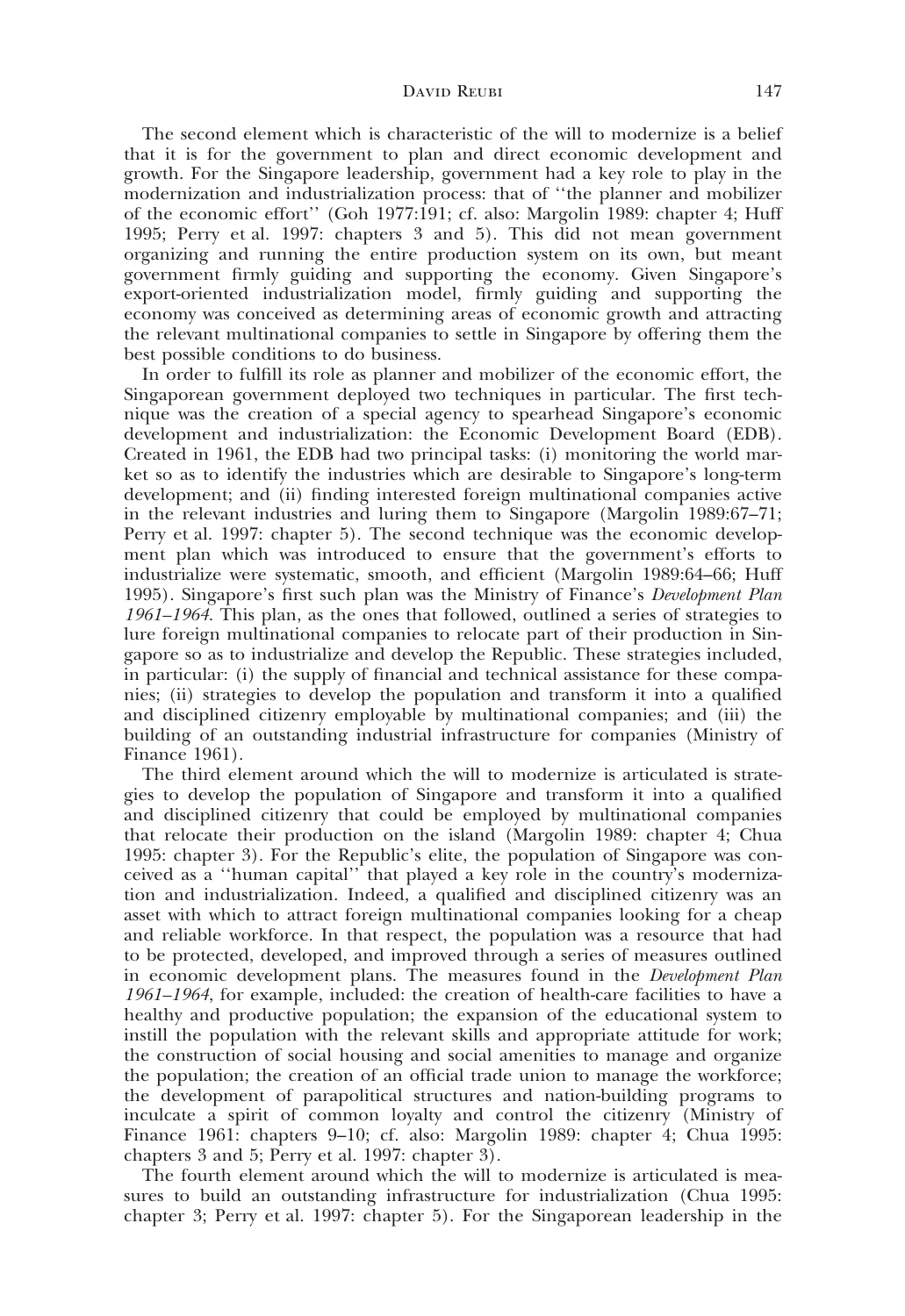1960–1970s, infrastructure was understood as primarily physical and included, among others: (i) an infrastructure to ensure the generation and distribution of electricity, gas, and water; (ii) a transport and telecommunication system; and (iii) fully equipped industrial estates like the Jurong Industrial Estate, Southeast Asia's largest industrial area at the time (Ministry of Finance 1961: chapters 7–8). In accordance with Singapore's export-oriented model of economic development, the aim of this infrastructure was to attract foreign companies to relocate their production on the island. As Goh Keng Swee explained:

As regards infrastructure, we tried to make it easy and attractive for manufacturers to set up business in Singapore [by building] large industrial estates,… [a] port to handle bulk cargo,… rail and road transportation, [and] adequate supplies of power. (Goh 1977:8)

The fifth and last element around which the will to modernize is articulated is the rhetoric of survival (Chua 1995:105; Perry et al. 1997:7). For the Singaporean leadership, the will to modernize and develop economically was not a natural given but had to be encouraged and cultivated. As Keng Swee Goh (2004 [1972]:53) argued, people must be ''aroused from their lethargy'' and ''must [be made to] desire progress.'' The rhetoric of survival was, according to the Singaporean elite, the mechanism to do so. Its underlying logic is straightforward: when placed in a life threatening situation, you either improve or you perish. Following this logic, Singapore's leadership ''cultivated a continual sense of crisis and urgency'' so as to instill in the population a desire to mobilize and work hard for the country's economic development and industrialization (Perry et al. 1997:6). In the 1960s and 1970s, this sense of crisis and urgency was generally generated through narratives describing Singapore's difficult situation poverty, political unrest, and regional tensions (Perry et al. 1997:6–7).

#### The Persistence of the Will to Modernize After the 1960s

The will to modernize and its five key elements have continued to inform the thinking and acting of the Singaporean leadership after the 1970s and up to this day, not the least because of the continuity that has characterized Singapore's elite since 1959 (George 2000; Rodan 2006). Modernization and economic development have continued to be one of the key rationales for the Singaporean leadership (George 2000:27–38). For example, Lee Kuan Yew's son and current Prime Minister Hsien Loong Lee (2004) recently argued that Singapore's goal is to ''build a vibrant and competitive economy'' in order ''to create good jobs and improve the lives of all citizens.'' Furthermore, the Singaporean elite still sees the government as the planner of the economic effort through both the EDB and economic development plans like the 2003 New Challenges, Fresh Goals (Rodan 2006). Similarly, strategies to develop the population and the building of a world-class infrastructure have remained key elements of Singapore's economic development plans and have continued to be understood by the governing elite as central to the country's modernization. For example, the latest plan explained that, in order ''to create a better future,'' Singapore must ''develop people to the full'' and ''buil[d] a first-class up-to-date infrastructure'' (Economic Review Committee 2003:4–5, 14). Finally, the Singaporean elite has also continued to use the survival rhetoric. For illustration, Singapore's latest plan argues that, given ''the Asian Financial Crisis'' and the regional ''political and security uncertainties,'' the population ''will need to work doubly hard'' in order to ''sustain healthy economic growth'' (Economic Review Committee 2003:4, 29).

While the will to modernize's overall logic and key elements have remained the same until today, some of its features have of course been adapted to the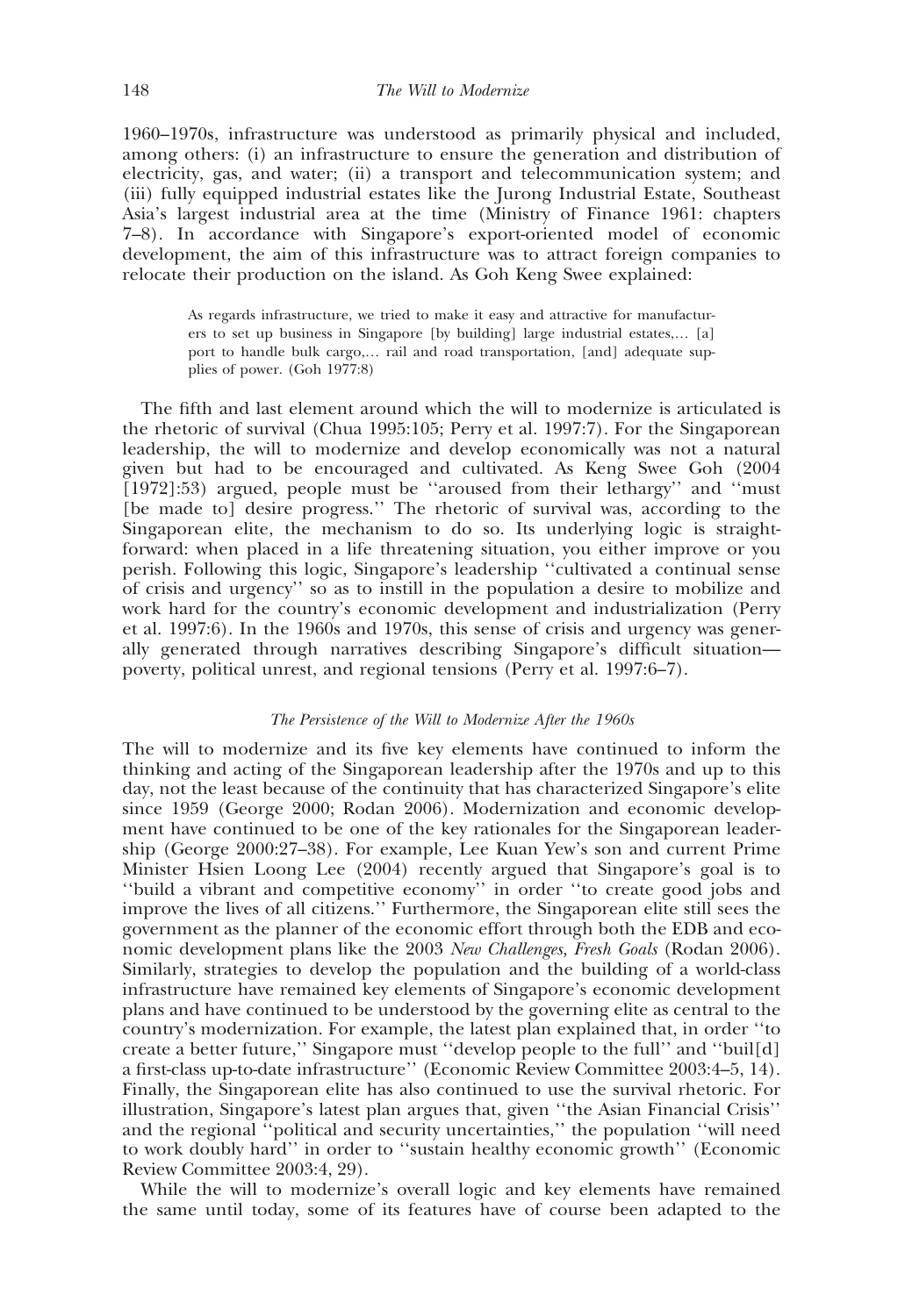changing economic and geopolitical realities of the last 35 years. Two of these adaptations need to be highlighted. The first one is a reconfiguration of the ways of understanding how economic development and growth should be pursued, with a shift from low-skills industries to international services and high-tech industries (Margolin 1989: chapter 5; Perry et al. 1997: chapter 5; Rodan 2006). This economic and industrial diversification, which started in the late 1970s and accelerated in the 1980s, was triggered by the realization that, in relation to lowskills industries and compared with other countries, Singapore was losing its attractiveness for MNCs and needed to shift its attention to economic activities with higher growth potential. The second adaptation was a modification of the narratives used to generate the ''sense of crisis and urgency'' at the heart of the survival rhetoric. From an under-developed country riddled by political and racial tensions in the 1960s, Singapore had become an affluent, multicultural nation with a strong government in the late 1990s (Perry et al. 1997). This development made the crisis-generating narratives of the 1960–1970s obsolete and in need of replacement. Thus, in lieu of poverty and strife, Singapore's elite started, from the 1980s onward, to emphasize the dangers of settling complacently for the present levels of prosperity in a world where economic competition had become fiercer than ever. Faced with these new dangers, the governing elite argued that Singapore needed to work even harder than before and continually upgrade its economy (Perry et al. 1997:6–7).

## Biomedical Research as Engine of Economic Growth

Before the mid-1980s, there was almost no meaningful biomedical research carried out in Singapore, with the island lacking the necessary talent pool, infrastructure, and means to do so (Feng 1986). This was to change with the publication by the country's Economic Committee of a 1986 report entitled The Singapore Economy: New Directions. The report, which played a central role in the country's efforts to diversify its economic activities in the 1970–1980s, identified ''biotechnology'' as one of the main drivers of Singapore's future economic development and called for the government to promote ''research and development'' in this field (Economic Committee 1986:147–148). This was to be the start of 20 years of sustained efforts on behalf of the Singaporean government to promote biomedical research with the view, as the Ministry of Trade and Industry (2006: I, 11) recently explained, of transforming the island into a ''global biomedical sciences hub'' with ''world-class capabilities'' (cf. also: Holden and Demeritt 2008; Waldby 2009). These efforts have included: creating agencies to promote and advise on biomedical research (for example, National Science and Technology Board); establishing funding agencies (for example, Biomedical Research Council); expanding the national budget allocated to medical research from \$SG 2 billion in 1991 to \$SG 13 billion in 2006; developing the life sciences at Singapore's universities; creating specialized biomedical research centers; training Singaporeans as biomedical researchers and technicians; and luring foreign medical researchers and multinational companies active in the life sciences to Singapore. The present section shows how these efforts to turn Singapore into a world-class hub for the life sciences were made possible by each of the five key elements that make up the will to modernize described in the previous section.

The manner in which the will to modernize has made the promotion of biomedical research possible is evident, firstly, in the way the notion of modernization-as-economic-development informs the Singaporean authorities' conception of the life sciences. For them, biomedical research is, primarily, an area that the country has to develop so as to ensure its economic development. Indeed, for them, a solid competence in biomedical research is the foundation for a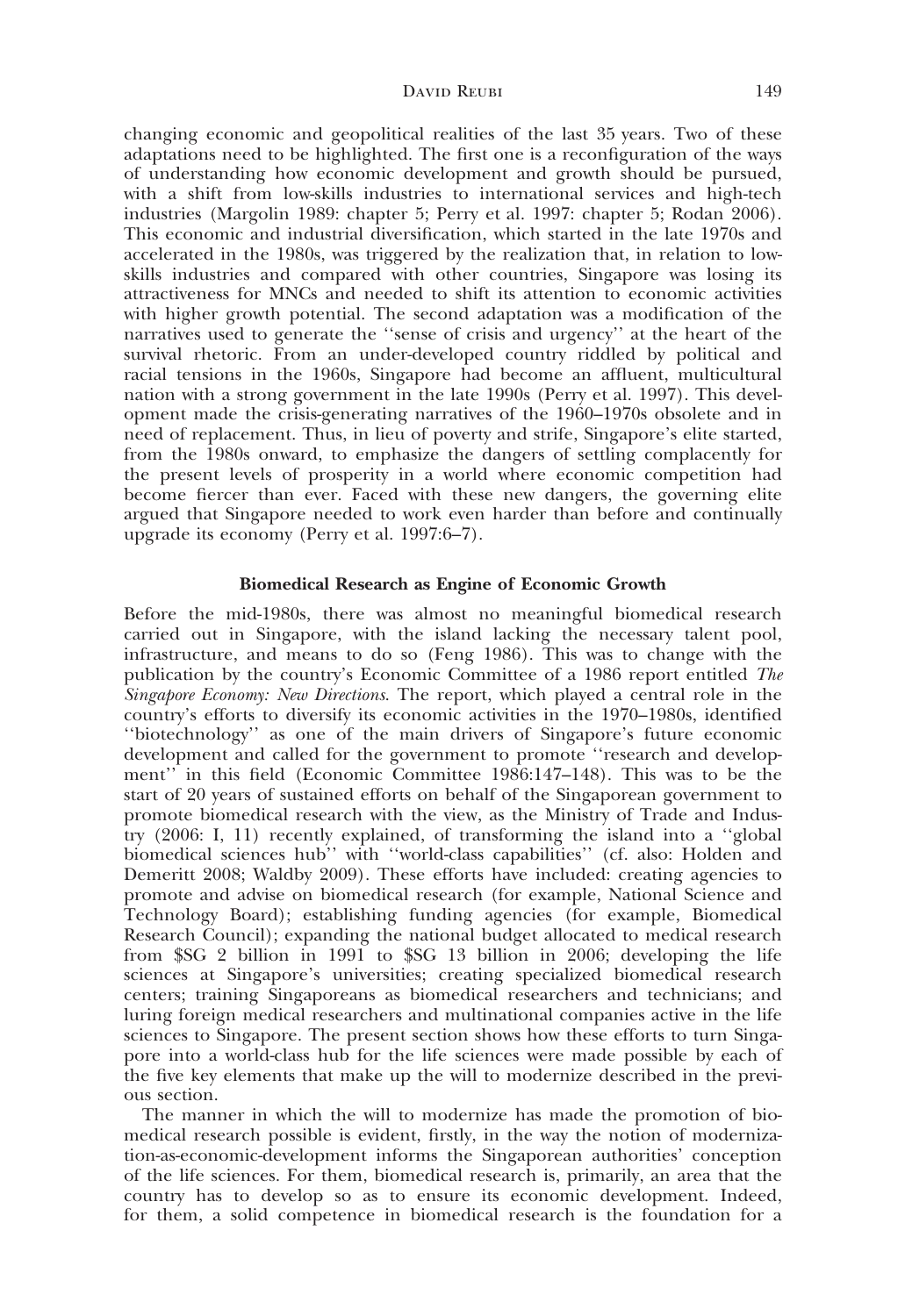biomedical industry that makes products with high added-value and thus offers great potential for growth. As the Singaporean leadership has regularly argued over the last 20 years, the ''biomedical sciences'' and its related ''manufacturing cluster'' are one of the country's most ''important growth engines'' and ''high value-added activities'' which will generate ''continued economic growth'' and ''prosperity'' (National Science and Technology Board 1996:13; Economic Review Committee 2003:12; Ministry of Trade and Industry 2006:iii). This particular understanding of biomedical research has its roots in Singapore's efforts to diversify its economic activities and focus on international services and high-tech industries from the late 1970s onward. It was as part of these efforts and at a time when molecular biology's commercial potential had become evident with the emergence of a highly profitable biotech industry in the United States that the promotion of biomedical research was identified as a strategy for Singapore's future economic growth. As the Economic Committee (1986:145–148) explained: ''biotechnology'' is a ''high-tech industry'' that constitutes a promising ''area for growth'' due to its ''high value-added content.''

The way the will to modernize has made the promotion of biomedical research possible is also evident in how these efforts have been informed by the belief that it is for government to plan economic development and growth. As Rodan (2006) has shown, the promotion of biomedical sciences in Singapore has been chiefly orchestrated by the government itself. In conformity with the export-oriented model of economic development, the government has sought to develop the country's biomedical research and industry by attracting multinational companies active in the life sciences to move to Singapore by offering them the best conditions in which to conduct R&D and manufacture products. To do so, the government has used two techniques which are very similar to those it used to industrialize the country in the 1960–1970s. The first one is the creation of specialized ''government agencies responsible for promoting [biomedical] research and development'' in Singapore, a technique strikingly similar to the establishment of the EDB to spearhead the country's industrialization in 1961 (National Science and Technology Board 1991:21). The most important of these agencies is the National Science and Technology Board (NSTB), recently renamed the Agency for Science, Technology, and Research (A\*Star). Founded in 1991, the NSTB⁄A\*Star's mandate is to spearhead the transformation of Singapore into a ''knowledge-based economy'' with ''world-class scientific research and talent'' in order to ''boost the country's economic competitiveness'' (Agency for Science Technology and Research 2009). The second technique used by the government to promote the life sciences is the ''science and technology plan,'' a technique alike the ''economic development plans'' employed to industrialize the country in the 1960–1970s. There are many examples of such plans, including: the 1991 Window of Opportunities: National Technology Plan; the 1996 National and Technology Plan—Securing Our Future; and the 2005 Science and Technology 2006-2010 Plan. Like the economic development plans of the 1960–1970s, these successive science and technology plans outlined strategies to lure foreign multinational companies active in the life sciences to relocate part of their research and production in Singapore. These strategies included, in particular: (i) the supply of financial and technical assistance; (ii) the development and transformation of the population into a disciplined and qualified citizenry; and (iii) the building of an outstanding technological infrastructure.

The importance of the will to modernize in allowing for Singapore's efforts to promote biomedical research is also visible in the government's use of strategies to transform the population into disciplined and qualified citizenry employable by multinational biotechnology and pharmaceutical companies. Like the measures to develop the population for industrialization in the 1960–1970s, the strategies deployed to promote biomedical research partake in the belief that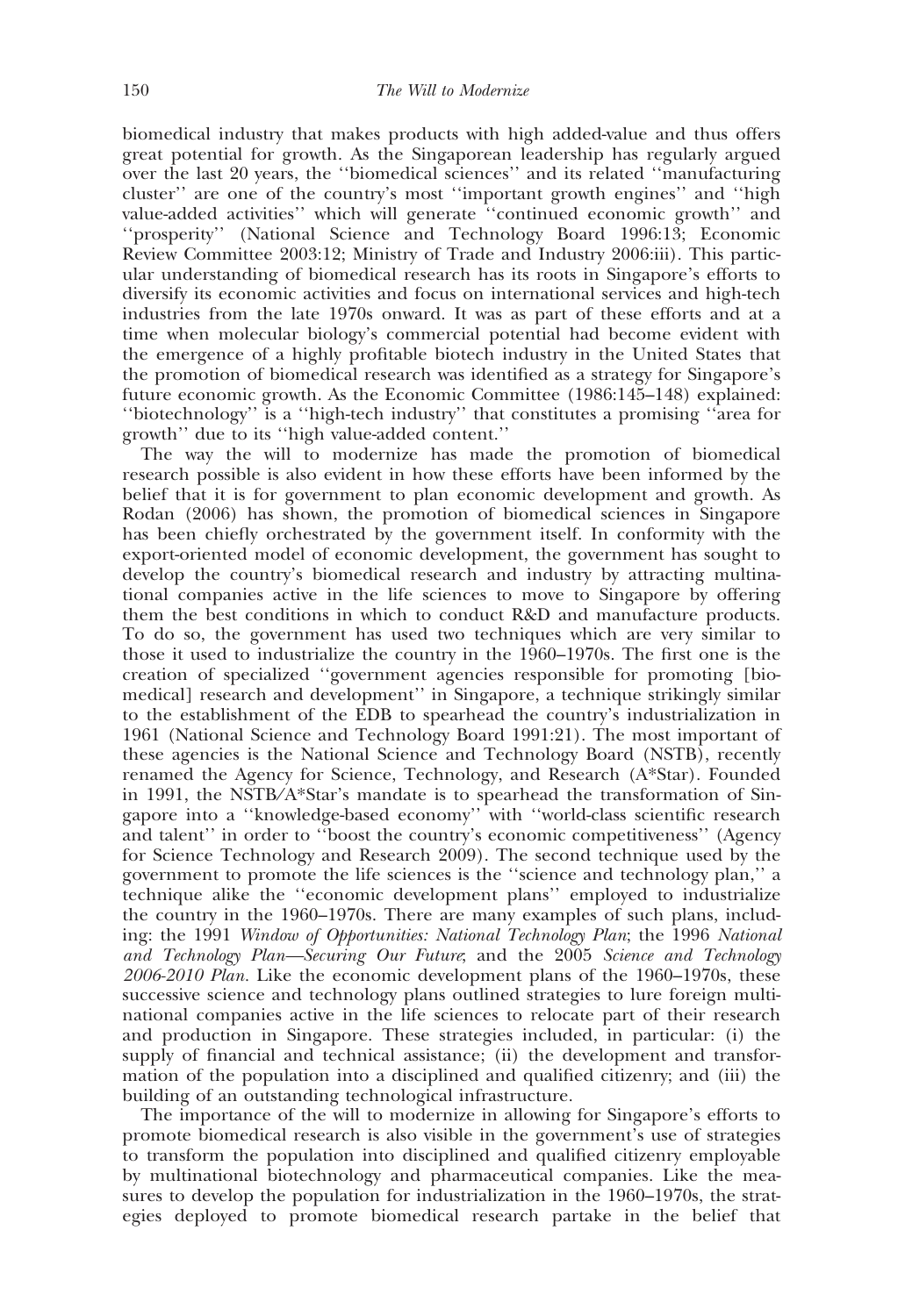''enhancing Singapore's most important resource''—''its people''—is ''the most single important factor toward achieving developed status'' (Economic Planning Committee 1991:7). But, while the measures to develop the population for industrialization were multiple, the strategies to enhance the quality of the people in order to transform Singapore into a knowledge-based economy focus primarily on education. This is a focus which informed all of Singapore's economic diversification strategies from the late 1970s onward, when the government identified ''the education level of the population'' as a ''fundamental requirement of economic growth'' and ''the driving force of development'' and modernization (Economic Committee 1986:13, 59). Singapore's science and technology plans contain three types of strategies to enhance the education level of the population. First, they comprise measures to provide people with biomedical ''knowledge'' and ''skills'' so as to provide companies with the necessary ''manpower'' to undertake ''R&D activities'' (Economic Planning Committee 1991:72). These include: ''expanding Masters and PhD programs;'' providing ''scholarships and grants;'' and offering ''career counseling and guidance'' (Economic Committee 1986:149; National Science and Technology Board 1991:40–41). Second, they comprise measures to recruit foreign scientists to increase the numbers of researchers in Singapore and to offer the local population access to ''knowledge and skills'' (National Science and Technology Board 1991:38). Third, they comprise measures to create a ''research and development culture,'' that is schemes to raise the population's interest in science and its ''awareness'' of the role of research ''for Singapore's prosperity'' (National Science and Technology Board 1991:39). Similar to the nation-building activities of the 1960–1970s, these measures include ''publicity campaigns to promote R&D careers'' and ''workshops to promote an interest in science and technology'' (National Science and Technology Board 1996:35).

The way the will to modernize has made Singapore's promotion of the life sciences possible is also apparent in the building, by the government, of a worldclass ''technological infrastructure'' (National Science and Technology Board 1991; National Science and Technology Board 1996). Like the industrial infrastructure of the 1960–1970s with which the government lured companies to transfer their production to the island, the technological infrastructure's aim is to provide a ''dynamic and vibrant environment'' that ''will make it easy for foreign companies to re-locate R&D operations in Singapore'' (Ministry of Trade and Industry 2006:52). Singapore's technological infrastructure comprises two elements: the ''physical'' and the ''soft infrastructure'' (Economic Planning Committee 1991:50; National Science and Technology Board 1991:71; Ministry of Trade and Industry 2006:52–55). The physical infrastructure is the ''Technology Corridor,'' a project conceptualized in 1990 and continually developed ever since that is reminiscent of the Jurong Industrial Estate in both its size and importance (National Science and Technology Board 1991:71). Like other technopoles in Europe or North America, it seeks to provide a working and living space for ''researchers, industrialists, financiers, and managers'' (National Science and Technology Board 1991:71–72). It comprises most of Singapore's higher education establishments; research and business facilities; and residential areas complete with retail facilities, schools, hospitals, and cultural amenities (National Science and Technology Board 1991; Ministry of Trade and Industry 2006; cf. also: Wong and Bunnell 2006). Particularly important for biomedicine is the purpose-built research hub named Biopolis that includes laboratories, offices, a DNA repository, and an academic library (Ministry of Trade and Industry 2006). The soft infrastructure, a term coined by Harvard Business Professor Michael E. Porter and introduced in Singapore in the early 1990s, corresponds to ''elements of a country's economy and society'' that are not part of the physical infrastructure but represent ''key competitive advantages'' for this country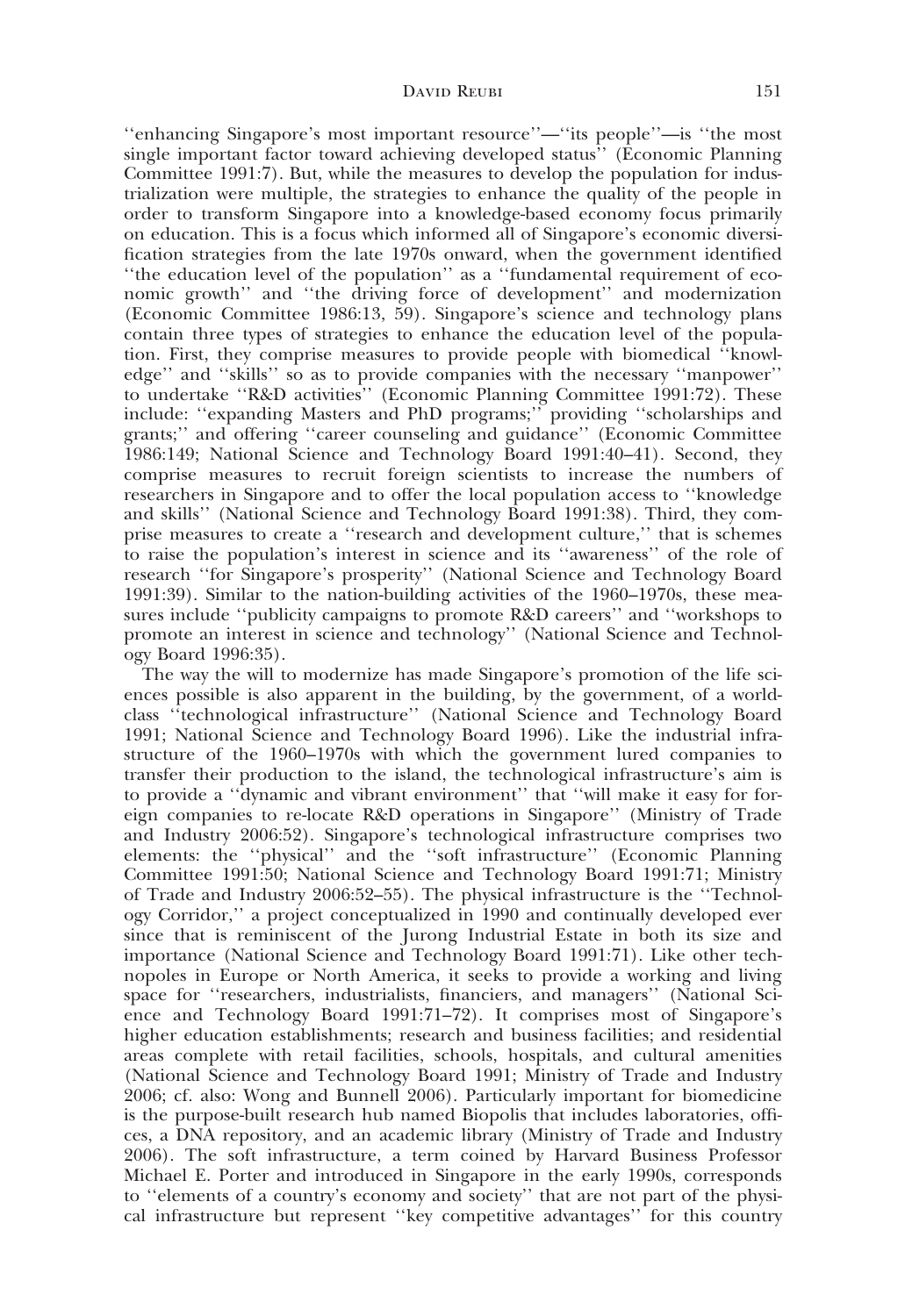and ''make it dynamic'' in the global economy (Economic Planning Committee 1991:50, 54). The soft part of Singapore's technological infrastructure is made up of two elements in particular: (i) an up-to-date intellectual property legal system compatible with international norms (National Science and Technology Board 1991:67); and (ii) schemes to encourage ''technology entrepreneurship'' such as business counseling and guidance to administer patents (National Science and Technology Board 1996:42).

Finally, the importance of the will to modernize in allowing for Singapore's efforts to promote the life sciences is also evident in the way these efforts are associated to the survival rhetoric by the country's governing elite. From the 1980s onward, the latter continuously argued that Singapore could not be complacent and settle for the present levels of prosperity in a world where economic competition was fiercer than ever; instead, Singapore needed to work even harder than before and continually upgrade its economy (Perry et al. 1997:6–7). One possible way for upgrading the economy, the Singaporean leadership suggested, was to invest in knowledge-based industries and, especially, the biomedical industry. As an influential government member asserted, Singaporeans could not afford to ''ignore the implications of new technologies'' like ''genetic engineering and biotechnology'' (Dhanabalan 1983:6). On the contrary, they needed to ''acquire new skills, identify new opportunities and absorb new ideas;'' they "needed to retrain, upgrade, educate" and "move up or remain, as they once were, hewers of wood and drawers of water'' (ibid. p. 6–7). Similarly, Singapore's most recent science and technology plan argued that ''Singapore must continue its process of upgrading and renewal to ensure that [it] remains competitive in the global knowledge economy'' (Ministry of Trade and Industry 2006:4).

## Biomedical Research Ethics as Soft Infrastructure

This section shows how the development of a bioethical assemblage in Singapore from the late 1990s onward was made possible by the will to modernize that has informed the Republic's leadership since 1959. To do so, it starts by showing how, for the governing elite, biomedical research ethics was a part of the infrastructure that was necessary to transform the country into a world-class hub for the life sciences and ensure its economic growth. Then, the section explains that, at the heart of such an understanding, was the assumption that a bioethical assemblage modeled on internationally recognized standards would guarantee the credibility or good reputation of Singapore's biomedical research base around the world.

For the Singaporean leadership, biomedical research ethics was, like laboratories and an IP system, a key element of the infrastructure that the country needed to have in order to be a world-class hub in biomedical sciences. As Trade and Industry Minister George Yeo explained, when announcing the creation of the BAC in December 2000:

Singapore is committed to the long-term development of the Life Sciences as an important pillar of Singapore's economy in the coming decades… [and] we are putting in place the major building blocks needed for the development of the Life Sciences industry.... [1.] build[ing] up a technology and research infrastructure;… [2. ensuring] the availability of venture capital;… [3.] put[ting] in place an ethical framework to guide research… [4.] re-orientat[ing] the entire education system [so as to] nurture local talent;… [and 5.] attract[ing] large numbers of foreign talents. (Yeo 2000:2–3)

Similarly, Singapore's latest science and technology plan describes the BAC and the ethical regulations for research it has put in place as a ''soft infrastructure''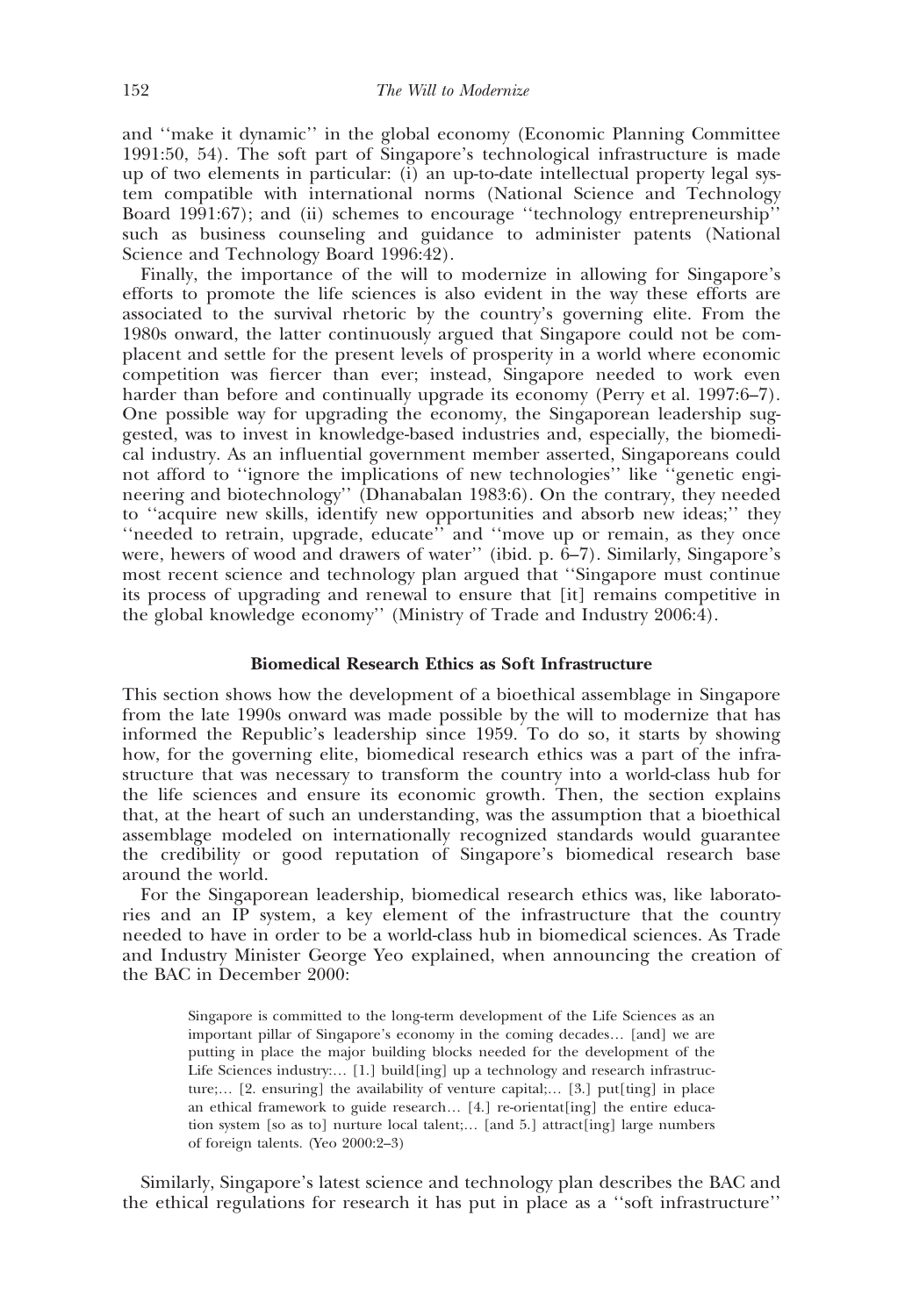## DAVID REUBI 153

that will, together with other elements of Singapore's ''research infrastructure,'' transform the island into a world-class hub for the life sciences:

World-Class Research Infrastructure. Singapore has made significant progress in creating an attractive environment with high quality facilities to support research and technology activities… that will make it easy for foreign companies to locate R&D operations in Singapore. With good infrastructure support, Singapore hopes to… position itself as the R&D gateway to Asia, through which companies can access the attractive markets in the region. [Singapore's research infrastructure comprises:] A. The physical infrastructure: [1.] Biopolis, the centre of biomedical research in Singapore… with its scientific equipment…; [2.] the Singapore Tissue Network, the national tissue and DNA repository… B. The soft infrastructure: [1.] the Bioethics Advisory Committee…; [2.] the National Advisory Committee for Laboratory Animal Research. (Ministry of Trade and Industry 2006:52–55)

The reason why Singapore's leaders thought that a bioethical assemblage was a necessary piece of the country's ''world-class research infrastructure'' is because they identified research ethics as a mechanism to ensure the ''credibility'' or ''good reputation'' of Singapore's research base (Woo 1999:7; BAC 2004:3). Since it started promoting biomedical research in the mid-1980s, Singapore's aim was to be one of the best centers for the life sciences worldwide. This, of course, meant avoiding being labeled a ''new wild east'' (Elliott 2007) or a ''renegade jurisdiction'' (Lim cited in Ong 2001) where scientists and companies of little repute and reliability would come and undertake unethical research of substandard quality. Adopting and implementing biomedical research ethics was deemed to be the best remedy against such a label. Professor Lim Pin, Chairman of the BAC and former deputy chairman of the EDB, was explicit about that:

It became clear [in the late 1990s] that in order to be successful, we needed to have a good reputation. We needed credibility and therefore had to have an ethical framework for research.… One fear for young developing countries wanting to succeed [like Singapore] is that in order to succeed they will do anything, including research deemed unethical elsewhere, and thus become identified as a [second-class] country.... We want to avoid that. We want to be internationally competitive. We want to be equal and ethics is a critical part in achieving this. It is essential. (Lim 2007)

In other words, ethics governance was understood as a mechanism which would guarantee the good reputation of Singapore's research base and thereby participate in establishing the island as a world-class hub for the life sciences. For example, the BAC, Singapore's main institution in the field of biomedical research ethics, explained its role like this:

We hope that in establishing clear and transparent rules, standards, and procedures, the reputation of Singapore as a global centre of excellence in biomedical research will be upheld and strengthened. (BAC 2004:3)

Similarly, a member of the Singaporean cabinet (Sadasivan 2003:3) explained that the ethical ''framework for licensing, controlling, and monitoring of biomedical research activities'' put in place by the BAC ''would strengthen [Singapore's] international reputation and standing as a research centre.''

The aim was not to render Singapore's biomedical research credible to its own population. Indeed, unlike in the United States or the United Kingdom, there had been no scandals or public outcries related to abuses committed by medical researchers. There was actually so little interest in the topic among the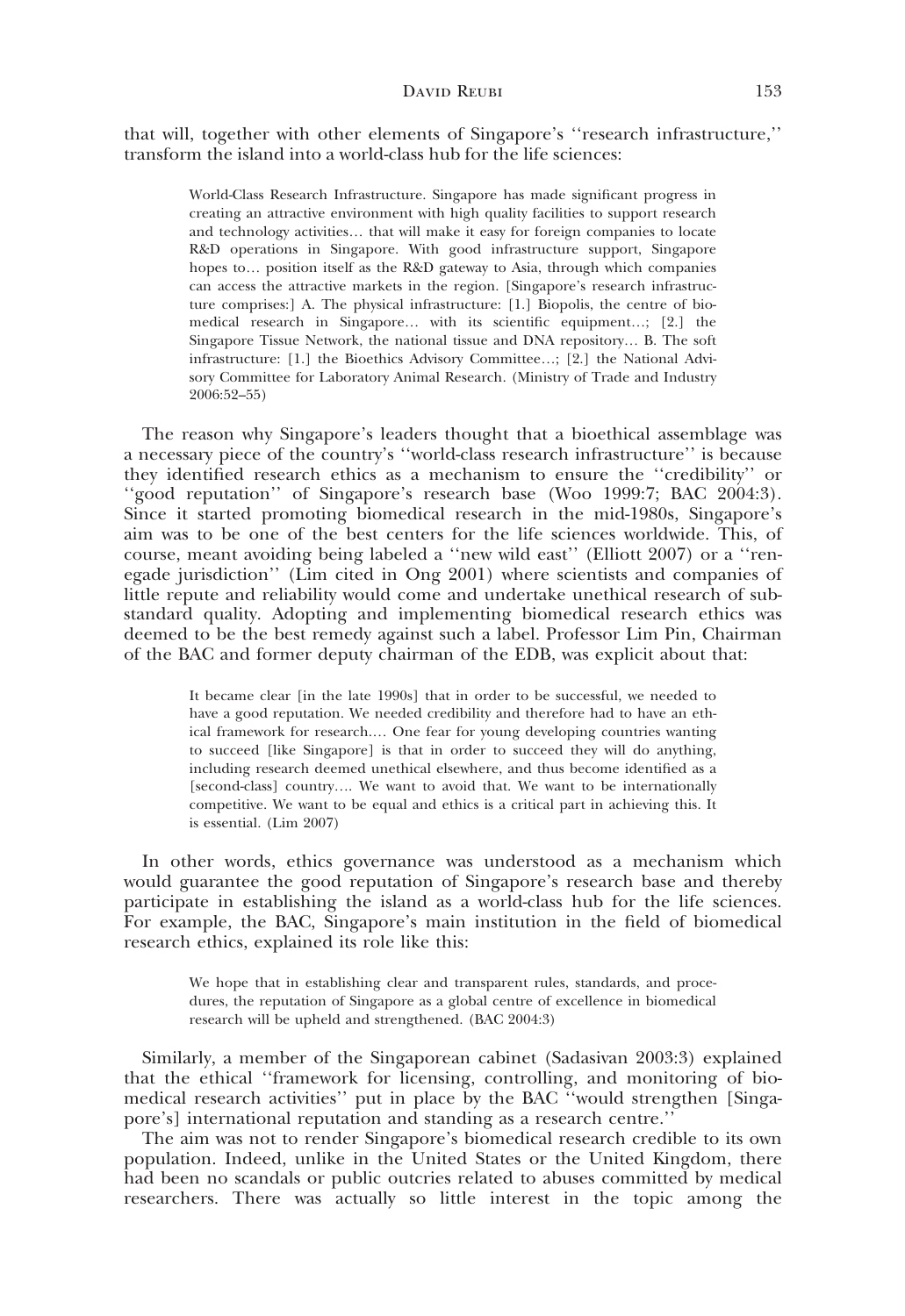population that many of the BAC's scheduled dialogue sessions with the public had to be canceled. Rather, the aim of research ethics was, for the Singaporean leadership, to ensure that the country's biomedical hub had a good reputation in the eyes of an international audience that comprised foreign life scientists and multinational biotechnological and pharmaceutical companies (Woo 1999; Elliott 2007). Given Singapore's export-oriented economic model, what this international audience thought of the country was, of course, very important. Those in government feared, in particular, that if Singapore was viewed as a place where ethically dubious research was carried out, no foreign scientist or MNC would be willing to come and work in the city-state for fear of damaging their reputation (Pereira 2006; Elliott 2007).

Singapore's fear of being labeled a ''new wild east'' and its wish to portray itself as a country where unethical scientific practices are strongly discouraged is partly fueled by the negative publicity it has received in major international media outlets. As scholars (Pereira 2006; Holden and Demeritt 2008) have noted, articles have appeared in papers like the Far Eastern Economic Review, The New York Times, and Businessweek in which Singapore is criticized as being ''too liberal'' in terms of research ethics and a place where any type of research is possible. Singapore has always been keen to dismiss this critique and the way it handled the case of Professor Shovron in 2003 is illustrative of these efforts. Shovron, a prominent British scientist lured to Singapore in 2000, was accused of collecting blood samples without proper consent in late 2002. The Singaporean authorities reacted swiftly, tightening the ethical research framework, sacking Shovron, and depicting him as a ''cowboy'' (Chang 2003). As Professor Lim Pin (cited in Chang 2003) argued, Shovron was one of these ''people trying to do things here [in Singapore] that they know they will not be able to do in their own home country.'' One ''cannot get away with [such] shortcuts in Singapore,'' Professor Lim (cited in Enserink 2003:233) continued, ''[because] we are very protective and jealous about our reputation.''

Given that, for Singapore, the aim of having a bioethical assemblage was to promote its reputation among an international audience, the knowledge, expertise, and techniques that made up this assemblage had to conform to globally recognized standards. This was explicitly stated by the Singaporean government. Trade and Industry Minister George Yeo (2000), for example, argued that Singapore ''must have ethical standards for research which stand up to international scrutiny.'' Similarly, the BAC argued that:

[We have to] ensure the harmonization of our laws with accepted international best practice… [from] the leading jurisdictions around the world (BAC 2002b:  $2-3$ ;

The harmonization of our national ethics governance framework with that of leading research jurisdictions is of national strategic importance. (BAC 2004:29)

In other words, Singapore had to import a whole system of ethical values—Western biomedical research ethics and bioethics more generally—from Europe and North America. Indeed, the internationally recognized ethical frameworks that Singapore sought to emulate were those that had been developed in ''scientifically advanced countries'' like the United States or the United Kingdom (BAC 2007:9; cf. for example: BAC 2002a:14-20).<sup>4</sup>

<sup>4</sup> This will to import Western ethical values is in stark contrast to the promotion of Asian values and opposition to undesirable Western norms like human rights that informed Singapore's policies up to the late 1990s (George 2000: chapter 3).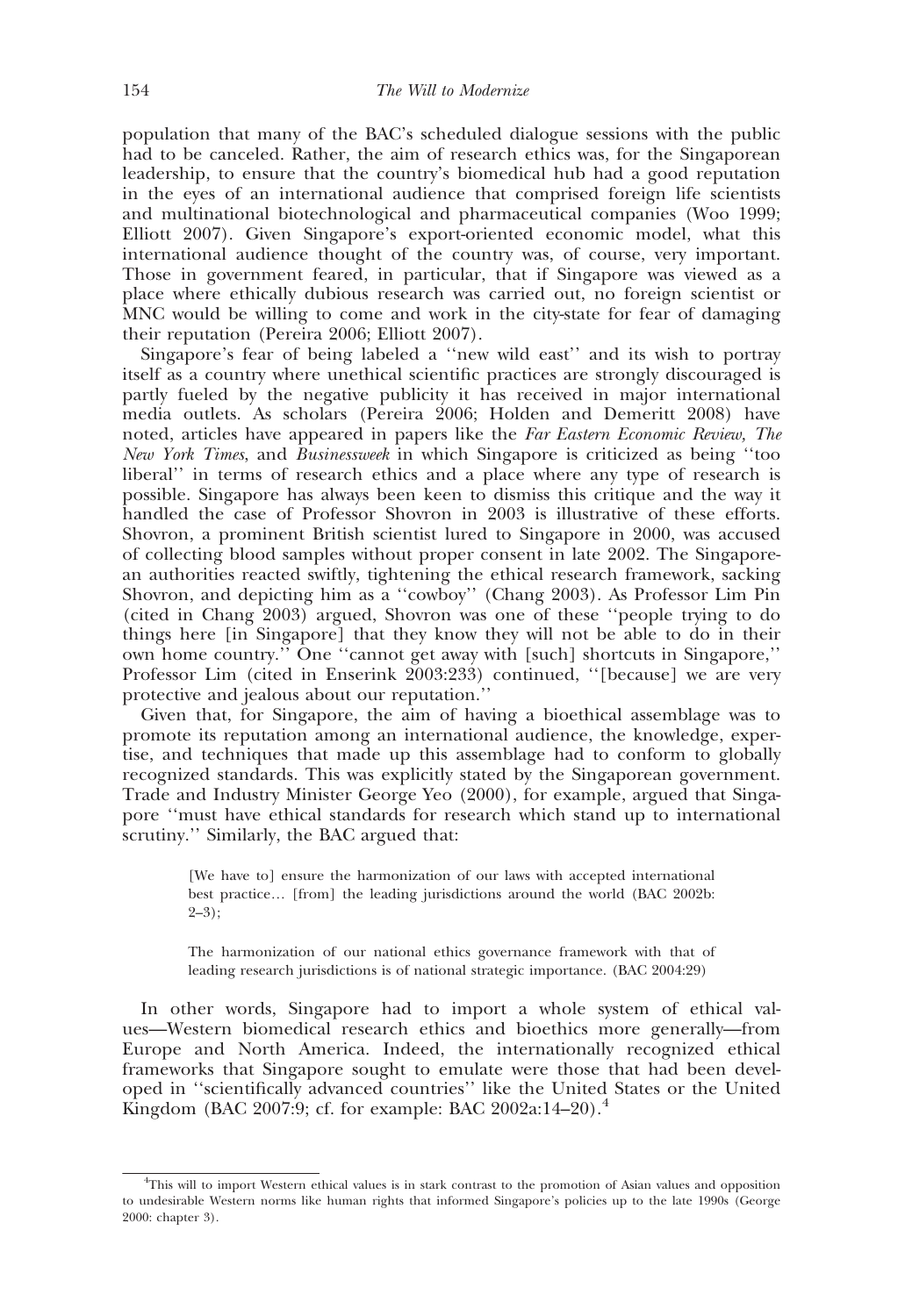Importing Western research ethics meant, first of all, that Singapore had to address all the ''ethical issues'' deemed of importance to this international audience. To do so, Singapore had to monitor existing internationally recognized bioethical assemblages around the world and make sure that its own assemblage was up to date. It is therefore no surprise that the list of topics tackled by both the NMEC and the BAC—research on human beings; clinical trials; cloning; genetic testing; etc.—is a carbon copy of the catalog of issues addressed by bioethical commissions in other developed countries and by international organizations like UNESCO. Furthermore, Singapore also had to address these different issues using the language, principles, expertise, and technologies that were used in internationally recognized bioethical assemblage and which the international audience who Singapore targeted was familiar with. It is therefore unsurprising that the BAC (2009) described ''research on human biology and behavior and its applications'' as presenting a series of ''ethical, legal, and social issues'' that had to be investigated by a bioethical committee like the BAC. It is also no surprise that research on human beings and their bodies was described by the BAC (2002a:i; 2002b:35; 2004:24-27) as an activity fraught with dangers against which ''all human beings'' had to be protected in the name of ''respect for human life'' and ''respect for the human body'' itself. Similarly, it is unsurprising that the BAC (2002b:8) would suggest, in order to solve these ethical issues, the adoption of ''an ethical and legal regulation'' that would ''provide a firm foundation for the proper and ethical governance of research [on humans and their bodies] in Singapore.'' Likewise it was predictable that Singapore's ethical framework would feature the principle of informed consent and institutional review boards (cf. BAC 2002a,b, 2004). In short, given Singapore's understanding of ethics governance as a mechanism to guarantee its good reputation to an international audience, it is unsurprising that its bioethical assemblage is a carbon copy of similar assemblages in place in North America and Europe.

To import this Western system of ethical values, the Singaporean government did two things. First, it surveyed, monitored, and adopted the ethical standards put forward by key developed countries and recognized international organizations. In the words of George Yeo (2000), Singapore had to ''monitor closely'' and take up ''the ethical standards adopted by leading Life Sciences research centers in the world.'' This pattern of review and reproduction is discernible in both the work of the NMEC and the BAC. So, for example, the NMEC's 1997 Ethical Guidelines on Research Involving Human Subjects followed very closely the corresponding regulation in place in Canada and the United Kingdom (Ministry of Health 1998). Similarly, the BAC modeled itself and its reports on comparable organizations and reports published by recognized international organizations like UNESCO and the WHO as well as key Western countries like the United States and the United Kingdom (for example, BAC 2002a: chapter 6; BAC 2002b:21–22, 29, 33). Second, Singapore also hired and consulted numerous international experts in bioethics. So, for example, the Bioethics Advisory Council has an ''International Panel of Experts'' composed of four Western experts in bioethics whose function are, among others, to "align Singapore with international best practice" (BAC 2009).<sup>5</sup> A further foreign bioethics expert hired by Singapore is British bioethics pioneer A.V. Campbell who became director of NUS's Centre for Biomedical Ethics and member of the BAC in late 2006.

## Conclusion

This article made an original contribution to the sociological and anthropological literature on the globalization of Western research ethics and, more

<sup>5</sup> The four experts are Martin Bobrow, Bartha Knoppers, Bernard Lo, and Thomas Murrey.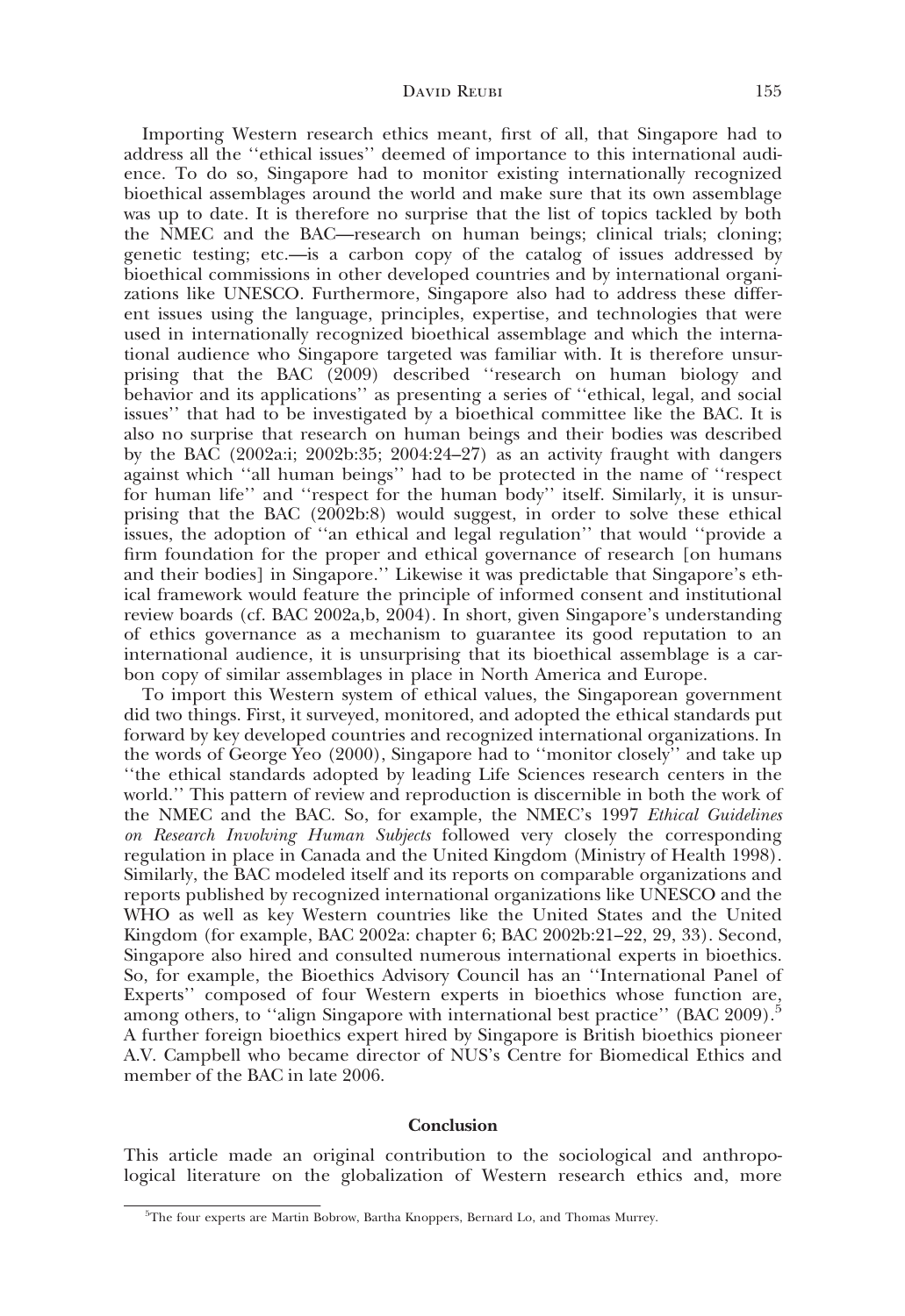generally, bioethics. Indeed, unlike this literature, it did not attempt to highlight the ''shortcomings'' of biomedical research ethics but, focusing on Singapore, sought instead to identify the conditions of possibility for the dissemination of bioethics in the non-Western world. To do so, the article first described how Western biomedical research ethics—understood as an assemblage of knowledge and practices embodying a particular logic to govern the use of human beings in medical research—was introduced in Singapore from the late 1990s onward. It showed, in particular, how both the NMEC and the BAC were instrumental in developing a bioethical assemblage in a country in which it was hitherto absent. This description provided the basis to determine and trace the genealogy of the intellectual concepts, institutional forms, types of expertise, and techniques of government that made it possible for biomedical research ethics to be introduced and developed in Singapore from the late 1990s onward. Taking this genealogical approach, the article argued that the import of Western research ethics in Singapore was made possible by what I termed the ''will to modernize'': a particular ''style of reasoning'' (Hacking 1992) that has characterized the thinking and acting of the Singaporean leadership ever since the country's independence in 1959. As already alluded to, these conditions of possibility are in stark contrast to the critical attitude toward modern medicine and modernity more generally that, together with networks of doctors, lawyers, and philosophers, allowed for the articulation of biomedical research ethics in the West from the 1960s onward (Stevens 2000; Reubi 2009: chapter 4).

To demonstrate this argument, the article first described the key concepts, institutional forms, and strategies that make up this will to modernize the country when it was first articulated in the 15 years that followed independence. It described, in particular, the conception of modernity-as-economic-development, the belief that it was for government to plan for economic growth by attracting foreign multinational companies, and the strategy to lure these companies by offering them a world-class industrial infrastructure. The article then explained how this will to modernize had allowed for Singapore's efforts to turn the citystate into a world-class hub for biomedical research from the mid-1980s onward. It showed in particular how, for the country's leadership, the life sciences replaced low-skill industries as Singapore's engine of economic development and growth. It also described how the concept of industrial infrastructure was adapted into a technological infrastructure that comprised the physical and soft elements necessary to a knowledge-based economy. Finally, the article explained how biomedical research ethics was adopted and developed as one element of this technological infrastructure, alongside the creation of laboratories and a modern IP system. It also showed how this understanding of a bioethical assemblage as a key part of Singapore's technological infrastructure rests on the assumption that research ethics is vital to ensure the country's reputation among an international audience of foreign scientists and MNCs active in biomedical research. It was in order to reassure this audience that Singapore's governing elite decided to adopt the knowledge, expertise, and techniques that make up Western medical research ethics.

#### References

- Agency for Science Technology and Research. (2009) About A\*Star. Available at http://www. a-star.edu.sg. (Accessed June 20, 2009.)
- ARMSTRONG, DAVID. (2007) Embodiment and Ethics: Constructing Medicine's Two Bodies. In The View from Here: Bioethics and the Social Sciences, edited by R. De Vries, L. Turner, K. Orfali, and C. Bosk. Oxford: Blackwell.
- BIOETHICS ADVISORY COMMITTEE. (2002a) Ethical, Legal and Social Issues in Human Stem Cell Research, Reproductive and Therapeutic Cloning. Singapore: Bioethics Advisory Committee.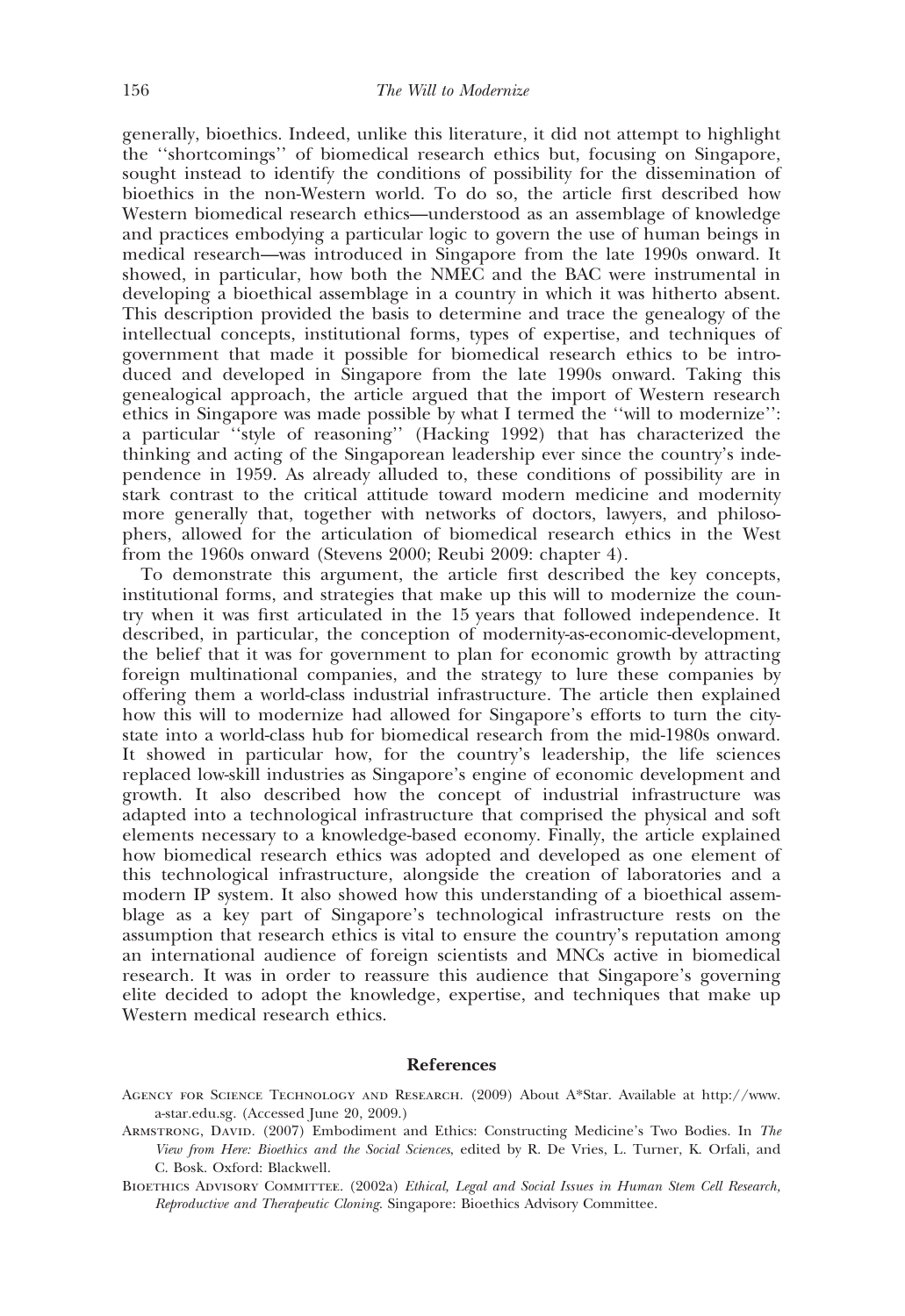- BIOETHICS ADVISORY COMMITTEE. (2002b) Human Tissue Research. Singapore: Bioethics Advisory Committee.
- BIOETHICS ADVISORY COMMITTEE. (2004) Research Involving Human Subjects: Guidelines for IRBs. Singapore: Bioethics Advisory Committee.
- BIOETHICS ADVISORY COMMITTEE. (2007) Personal Information in Biomedical Research. Singapore: Bioethics Advisory Committee.
- Bioethics Advisory Committee. (2009) Bioethics Advisory Committee. Available at http://www. bioethics-singapore.org. (Accessed June 20, 2009.)
- Chang, Ai-Lien. (2003) Singapore Must Avoid Becoming a Cowboy Town for Scientists. Straits Times, April 12.
- Chua, Beng-Huat. (1995) Communitarian Ideology and Democracy in Singapore. London: Routledge.
- Collier, Stephen, and Aihwa Ong. (2005) Global Assemblages, Anthropological Problems. In Global Assemblages: Technology, Politics and Ethics as Anthropological Problems, edited by A. Ong and S. Collier. Oxford: Blackwell.
- Cooter, Roger. (2000) The Ethical Body. In Companion to Medicine in the Twentieth Century, edited by R. Cooter and J. Pickstone. London: Routledge.
- Dhanabalan, Suppiah. (1983) Facing the Challenges of a Changing World Economy. Available at http://stars.nhb.gov.sg/stars/public/. (Accessed September 7, 2007.)
- Economic Committee. (1986) The Singapore Economy: New Directions. Singapore: Ministry of Trade and Industry.
- ECONOMIC PLANNING COMMITTEE. (1991) The Strategic Economic Plan: Towards a Developed Nation. Singapore: Ministry of Trade and Industry.
- ECONOMIC REVIEW COMMITTEE. (2003) New Challenges, Fresh Goals Towards a Dynamic Global City. Singapore: Ministry of Trade and Industry.
- Elliott, John. (2007) Interview with Associate Professor John Elliott, Research Fellow at the Bioethics Advisory Committee. Conducted by David Reubi at the Offices of the Bioethics Advisory Committee, Singapore, March 7, 2007.
- Enserink, Martin. (2003) Neuroscience: Singapore Trial Halted, British Scientist Fired. Science 300 (5617): 233.
- FENG, PAO HSII. (1986) A Time for Change and a Time to Remain the Same. Singapore Medical Journal 27 (6): 461–463.
- FOUCAULT, MICHEL. (2004) Sécurité, territoire, population. Cours au Collège de France, 1977–1978. Paris: Gallimard ⁄ Seuil.
- FOX, RENEE C., AND JUDITH P. SWAZEY. (2008) Observing Bioethics. New York: Oxford University Press.
- Geissler, Peter W. (2005) ''Kachinja are Coming!'': Encounters around Medical Research Work in a Kenyan Village. Africa 75(2): 173–202.
- George, Cherian. (2000) Singapore: The Air-Conditioned Nation. Essays on the Politics of Comfort and Control, 1990–2000. Singapore: Landmark Books.
- GOH, KENG SWEE. (1977) The Practice of Economic Growth. Singapore: Federal Publications.
- GOH, KENG SWEE. (2004 [1972]) The Economics of Modernization. Singapore: Marshall Cavendish International.
- GWEE, AH LENG. (1981) Recent Medical Ethics in Singapore. Singapore Medical Association Newsletter 13  $(4): 1-9.$
- HACKING, IAN. (1992) "Style" for Historians and Philosophers. Studies in History and Philosophy of Science 23(1): 1–20.
- HOLDEN, KERRY, AND DAVID DEMERITT. (2008) Democratising Science? The Politics of Promoting Biomedicine in Singapore's Developmental State. Environment and Planning D: Society and Space 26(1): 68–86.
- HUFF, W. GREGG. (1995) What Is the Singapore Model of Economic Development? Cambridge Journal of Economics 19(6): 735–759.
- JASANOFF, SHEILA. (2005) Designs on Nature: Science and Democracy in Europe and the United States. Princeton: Princeton University Press.
- JONSEN, ALBERT R. (1998) The Birth of Bioethics. Oxford: Oxford University Press.
- LEE, HSIEN LOONG. (2004) Let's Shape Our Future Together. Available at http://stars.nhb.gov.sg/stars/ public/.
- Lee, Kuan Yew. (2006) From Third World to First. The Singapore Story: 1965-2000. Memoirs of Lee Kuan Yew. Singapore: Marshall Cavendish International.
- Lim, Pin. (2007) Interview with Professor Lim Pin, Chairman of the Bioethics Advisory Committee, Singapore. Conducted by David Reubi at the National University Hospital, Singapore, March 14, 2007.